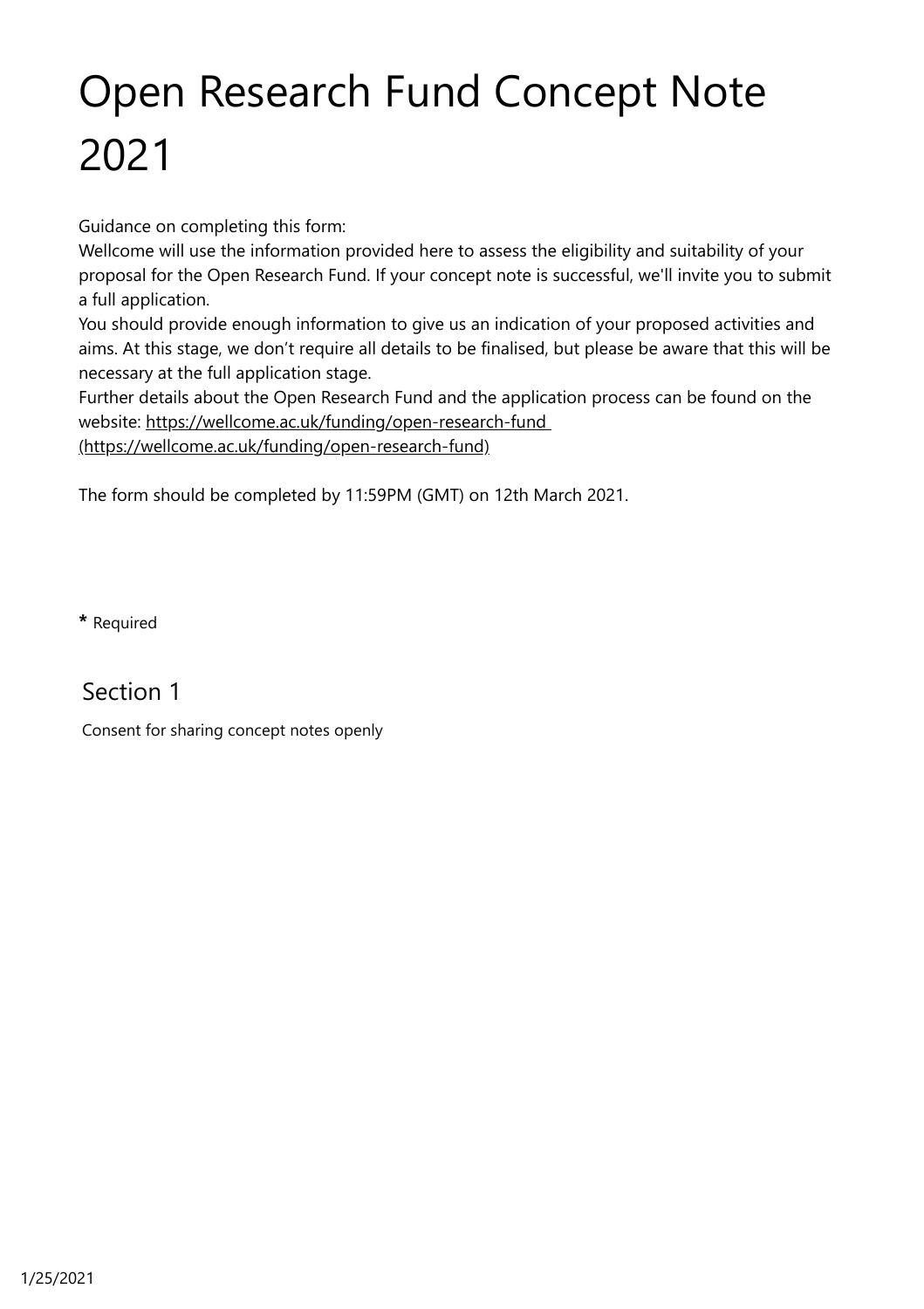We want to be transparent about the decisions we've made. For this scheme, where 1. you have given your consent, we will make your name, project title(s), and details of proposal(s) for successful and unsuccessful concept notes openly available on our publicly accessible website.

This information is your personal data and you are ultimately in control of it. If you are happy for us to share the following sections of your concept note as noted above, please check the boxes below. Please note this is entirely optional; it is up to you which boxes are checked. We will not take your willingness to share these details into account when making the decision on inviting full applications.

Potential further uses of your personal data and your consent

Please also note that if you are invited to submit a full application, we may contact you subsequently to ask your consent to share some details of the full application online. Once all decisions have been communicated to applicants, we will ask your consent to share a short summary of why you have been successful or not. Again, it will be entirely optional whether or not you provide consent for this. The legal basis for this processing of these personal data noted above would be your consent and the Wellcome Trust will be the "data controller". This and all other information will be stored and used, in addition to the details noted above, as per the Wellcome Grants [Privacy Statement https://wellcome.ac.uk/sites/default/files/wellcome-grantsprivacy](https://wellcome.ac.uk/sites/default/files/wellcome-grantsprivacy-confidentiality-statement-20181207.pdf)confidentiality-statement-20181207.pdf

(https://wellcome.ac.uk/sites/default/files/wellcome-grantsprivacy-confidentialitystatement-20181207.pdf)

## Withdrawing your consent

You can withdraw your consent for us to use your personal data in this way at any time by contacting Wellcome's Data Protection Officer [Dataprotection@wellcome.ac.uk \(mailto:Dataprotection@wellcome.ac.uk\)](mailto:Dataprotection@wellcome.ac.uk) \*

I am happy to share my full name

I am happy to share my project title

I am happy to share the details of my proposal (questions 6, 7 & 8)

I am happy for you to use my personal details to contact me in relation to the 'Potential further uses of your personal data and your consent' set out above

I do not want to share any of the details of my application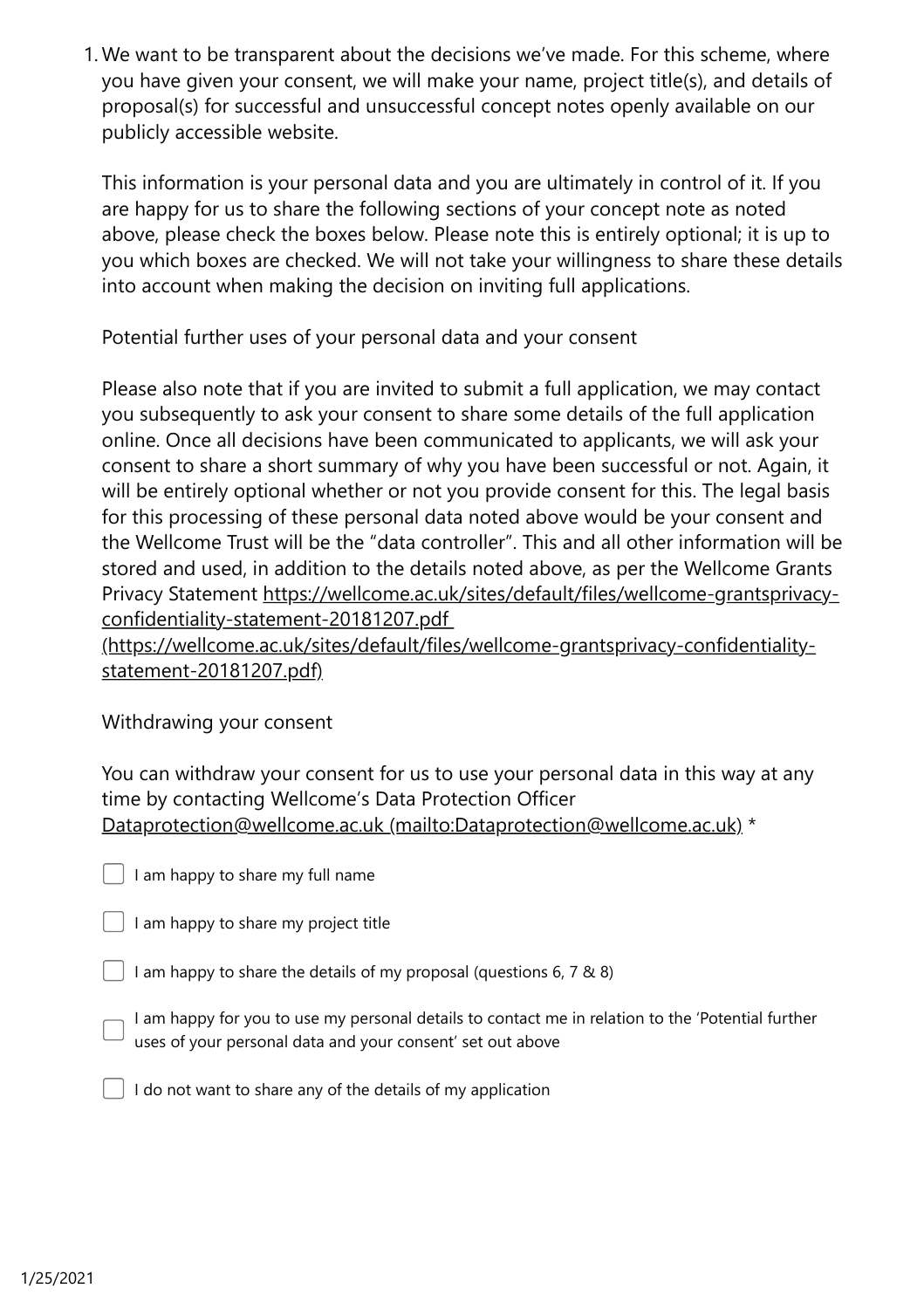Personal information

2. Please provide your full name (including title) \*

3. Please provide your position and name of your employer \*

4. Please provide your email address \*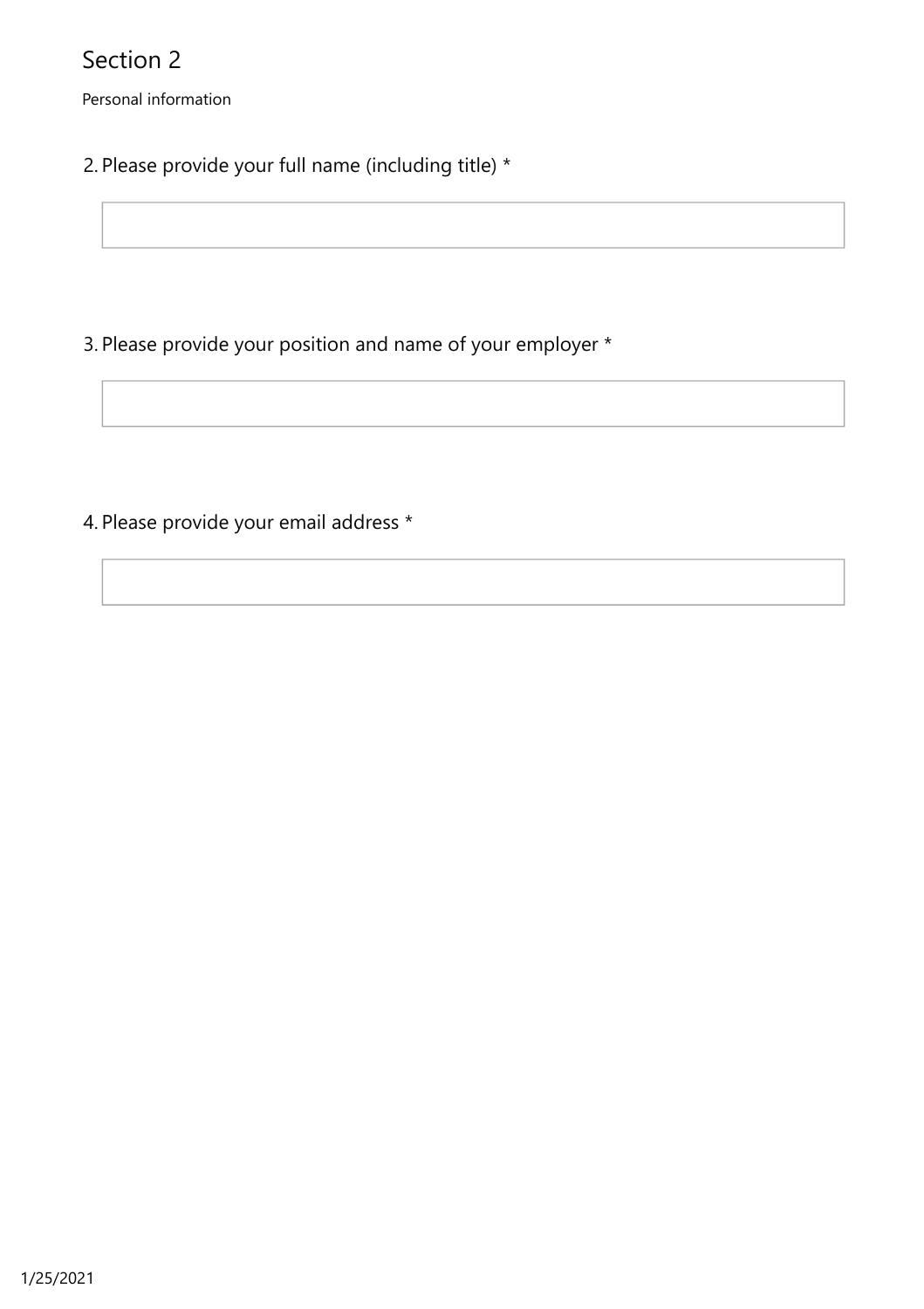Details of proposal

5. What is your project title? \*

6. Please list your team members or key collaborators (name and organisation) and provide a very brief outline of their role in the proposed research. (200 words max) \*

Provide a summary of your Open Research Fund proposal. Please describe the vision 7. for your proposal, including aims, target audiences, and activities (700 words max) \*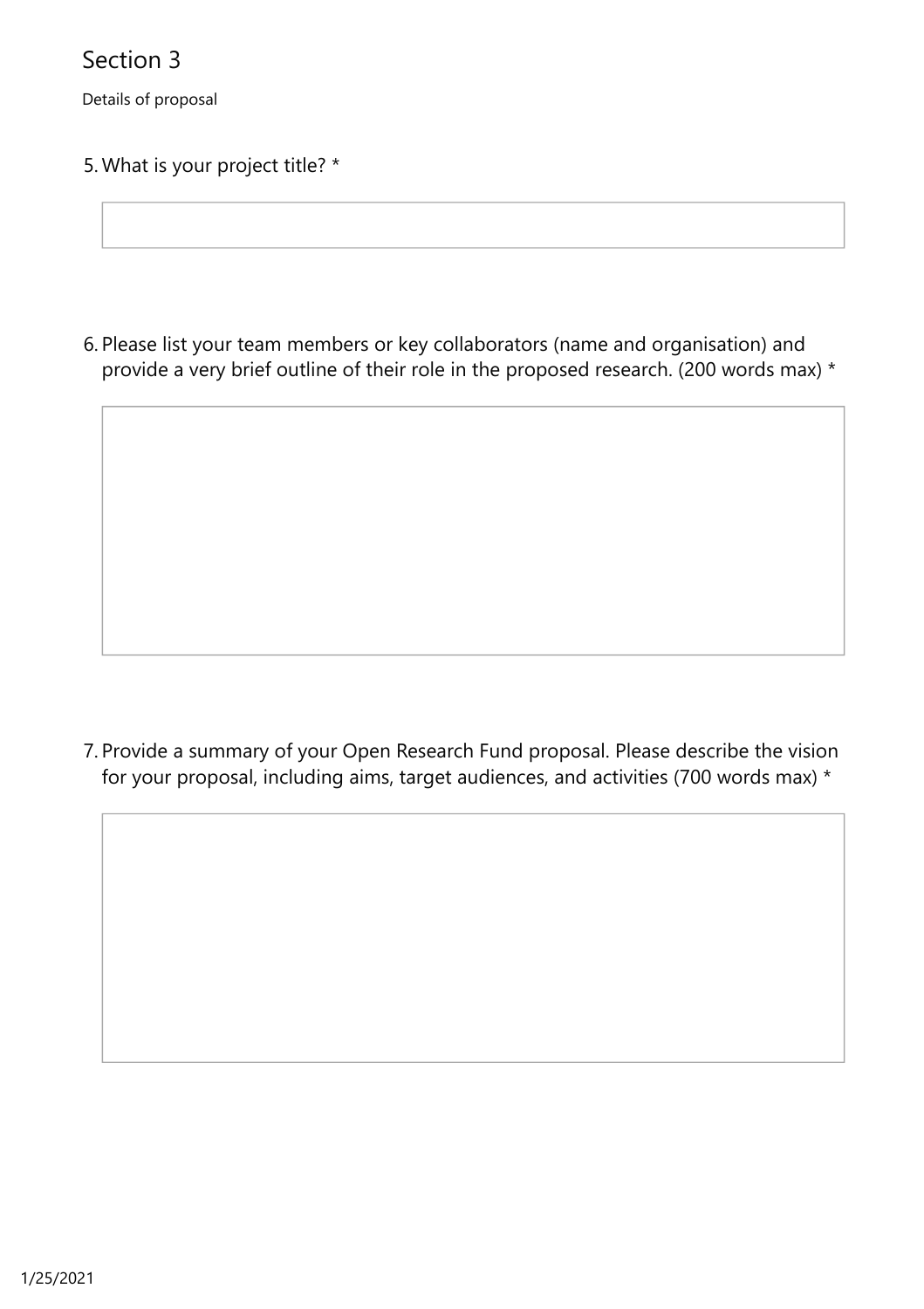Please describe how your proposal will influence open research practices in your 8. field or more broadly (300 words max) \*

Please briefly outline how you will monitor and evaluate the success your proposed 9. activities, including approximate targets. (300 words max) \*